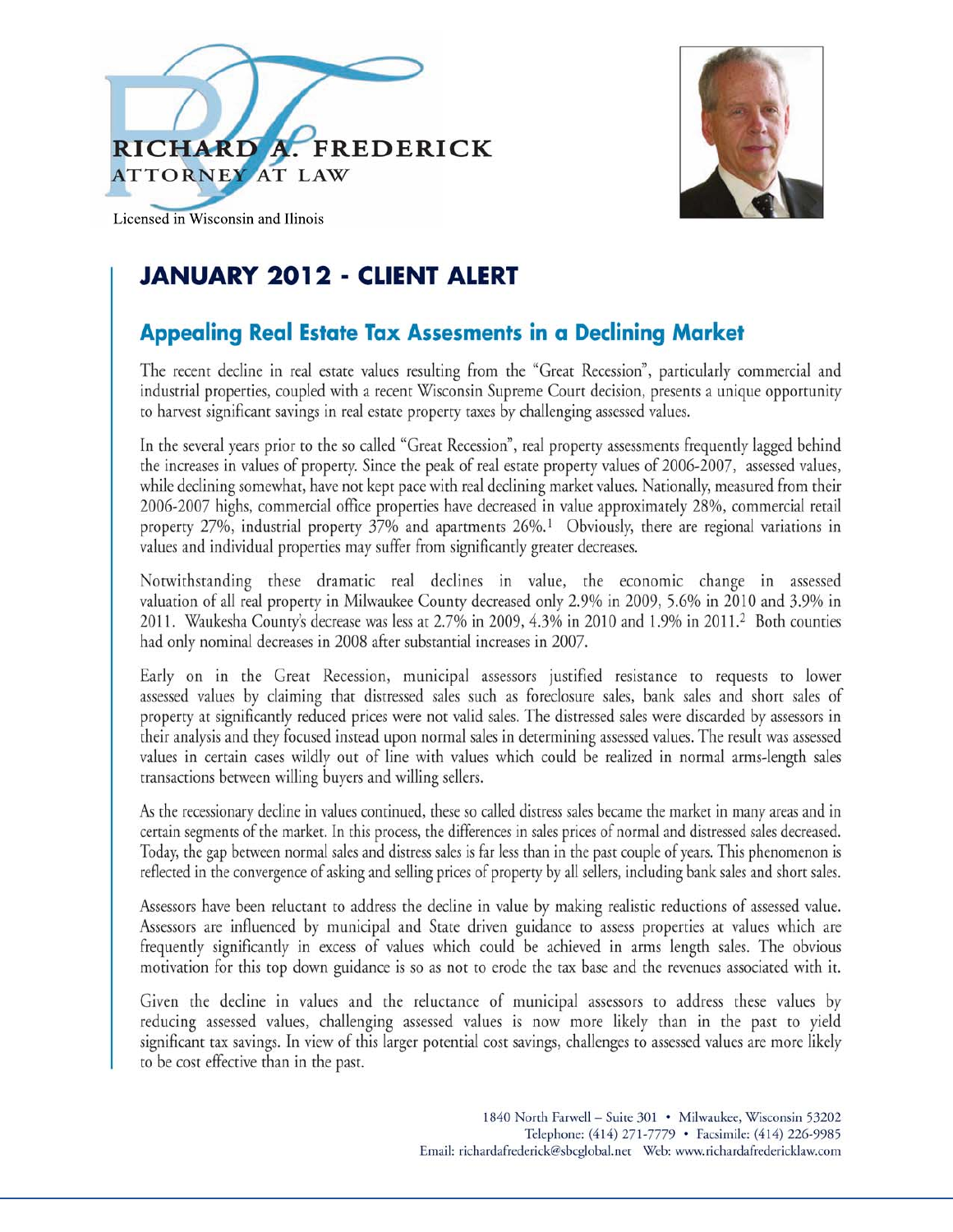

### **THE CHALLENGE PROCESS**

The challenge to assessed value begins with filing an objection with the municipal assessor in the manner proscribed by the local assessor's office. This objection generally will be on a form provided by the municipality and include the reasons for and evidence supporting the reduced current value such as comparable sales.

The assessor will generally review the information provided in the owner's objection and study comparable sales of property. After this analysis, the assessor will do one of the following: sustain the assessment, reduce it or negotiate a resolution with the owner. As part of the process, the municipality may conduct so called "open book" sessions at which the owner and the assessor or the assessor's representative may meet face to face to discuss the assessment.

If the owner feels that the assessor has not adequately addressed the valuation concerns as expressed in the objection, the owner may appeal to the municipal board of review. A board of review in municipalities other than the City of Milwaukee is generally comprised of city officials who are appointed by the municipality's legislative body. In the City of Milwaukee, the board is comprised entirely of citizens who are not public officials and are not publicly employed but are appointed by the Mayor with approval of the Common Council.

The board of review will conduct a hearing on the owner's objection. At this hearing, the owner may testify about value. The owner may also retain an appraiser or other experts to testify about value. At this hearing, the owner must overcome a presumption of correctness which attaches to the assessor's assessment. In other words, the owners bears the burden of proving the assessment is incorrect. At the conclusion of the hearing, the board of review will deliberate and either sustain the assessor's assessment of the property or arrive at a new value.

If the owner still feels aggrieved by the value determined by the board of review, the owner may appeal the board's decision.

A recent decision of the Wisconsin Supreme Court, *Metropolitan Associates v City of Milwaukee*, 2011 WI 20, significantly changed the landscape for appeals for property in the City of Milwaukee. Historically, one of the options for owners in municipalities other than those in Milwaukee County was to pay the real property taxes, file a claim for a refund and proceed to Circuit Court if dissatisfied with the decision of the board of review. In pursuing this option for appeal, the owner received a de novo hearing (a new evidentiary hearing before a circuit court judge). Prior to *Metropolitan*, only a limited form of this type of review was available to owners in the City of Milwaukee and certain other municipalities in Milwaukee County. Based upon an analysis of the constitutional principal of equal protection, the *Metropolitan* court eliminated this disparity in appellate rights in Milwaukee.

After the *Metropolitan* decision, appeals of the board of review's decision in all municipalities, now including the City of Milwaukee and other municipalities in Milwaukee County, may take one of three forms:

- 1. A complaint in circuit court for a de novo hearing on value by the court provided that the taxes have been timely paid and a claim for refund is filed. In this type of appeal, while the court must presume that the assessor's valuation is correct, the court does not presume that the decision of the board of review is correct. It may take new evidence in reaching its decision on valuation.
- 2. A petition for certiorari may be filed in circuit court if the board of review committed certain legal errors. This type of appeal is predicated only upon legal errors the board of review may have made in reaching its decision. A petition for certiorari asks a court to deliver the record of the board of review to the court so it can review the record for errors.
- 3. A direct appeal to the Wisconsin Department of Revenue if the assessed value of the property is not in excess of \$1,000,000 and the assessed value is radically out of proportion to the general level of assessment of all other property in the district.